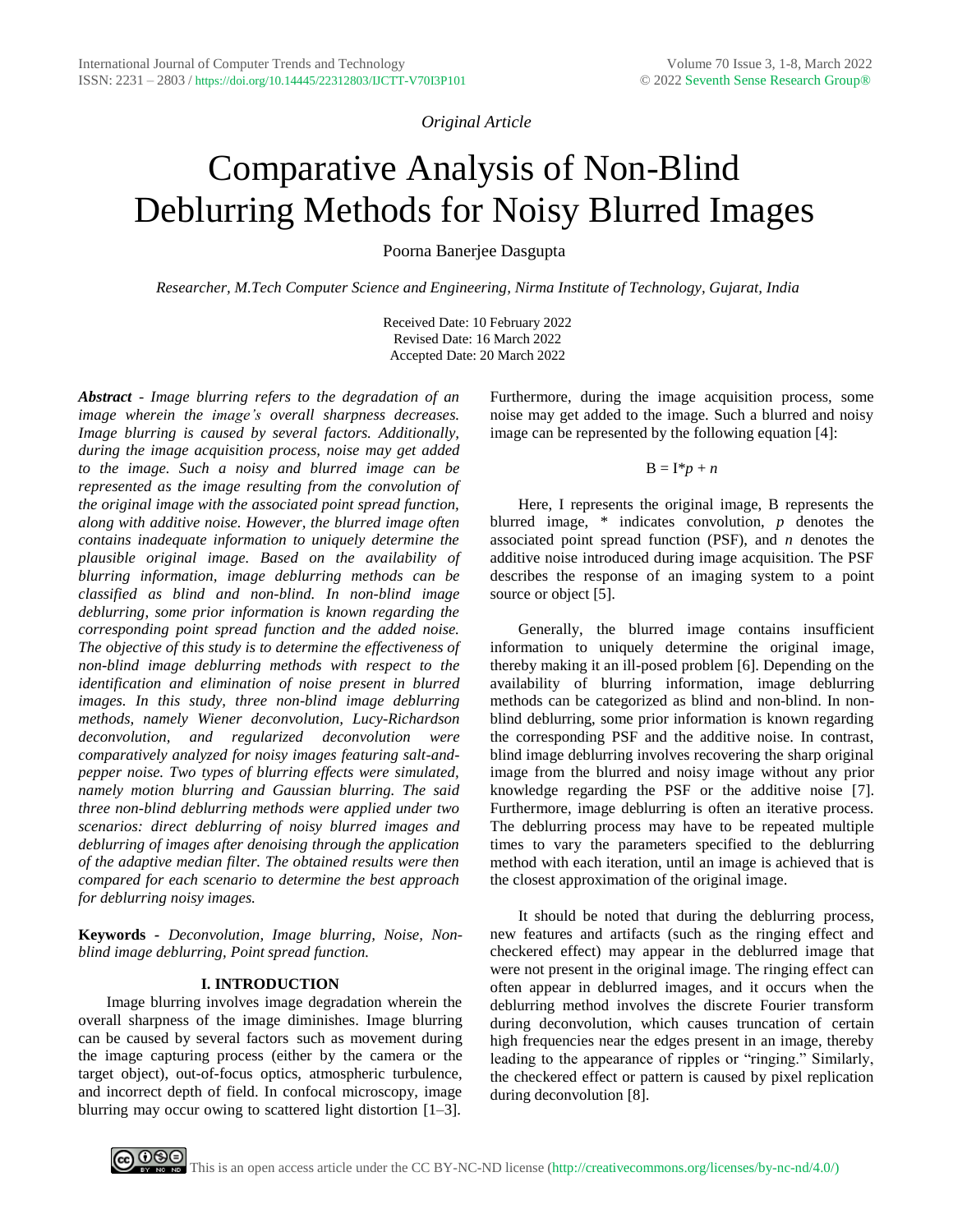In this study, three non-blind image deblurring methods, namely Wiener deconvolution, Lucy-Richardson deconvolution, and regularized deconvolution were comparatively analyzed for noisy blurred images. The said three methods, which are described in further detail in Section II, were applied for deblurring under two scenarios: direct deblurring of the noisy blurred images and deblurring after denoising the blurred images. The objective of doing thus is to determine the effectiveness of non-blind image deblurring methods with respect to the identification and elimination of noise present in blurred images. Two types of blurring effects were simulated, namely motion blurring and Gaussian blurring. Furthermore, salt-and-pepper noise was added to the blurred images. Salt-and-pepper noise, also known as impulse noise, is caused by sharp and sudden disturbances in the image signal. It presents itself as sparsely occurring black and white pixels in the image and can be difficult to eliminate during image deblurring [9, 10]. In this study, the adaptive median filter was employed for denoising the blurred images featuring salt-and-pepper noise. Adaptive median filtering is a spatial non-linear digital filtering technique wherein the neighborhood size of the filter kernel can be varied depending on the extent of the desired image smoothness; larger the neighborhood size, greater or more severe will be the smoothing effect.

In Section II, the aforementioned three non-blind image deblurring methods are described, along with their respective application to motion-blurred and Gaussianblurred images containing salt-and-pepper noise. Furthermore, their effectiveness (in terms of complete image restoration) is examined under two scenarios. Section III comprises an in-depth analysis of the obtained results. Finally, in Section IV, the conclusions derived from the proposed study are elucidated, and the future scope of work is discussed.

## **II. NON-BLIND IMAGE DEBLURRING**

In this study, a sample grayscale image of a flower was incorporated for applying various deblurring techniques through MATLAB programming and simulation. Fig. 1 shows the original grayscale image. Fig. 2(a) illustrates the effect of motion blurring and Fig. 2(b) illustrates the effect of adding salt-and-pepper noise to the motion-blurred image. Similarly, Fig. 3(a) depicts the effect of Gaussian blurring and Fig. 3(b) illustrates the effect of adding salt-and-pepper noise to the Gaussian-blurred image. While simulating motion blurring due to camera movement, a linear displacement of 15 px was applied to the original image, along with an angular displacement of  $11^{\circ}$  in the counterclockwise direction, resulting in a motion blurring PSF filter of size  $5\times15$ . Furthermore, for simulating blurring caused by out-of-focus optics, a Gaussian low-pass PSF filter of size 5×5 with a standard deviation of 7 was applied. Subsequently, salt-and-pepper noise with noise density of 7% was added to both the motion-blurred and Gaussianblurred images. Table 1 summarizes various statistical attributes associated with these images.



**Fig. 1 Original grayscale image**



**Fig. 2(a) Effect of motion blurring**



**Fig. 2(b) Addition of salt-and-pepper noise after motion blurring**



**Fig. 3(a) Effect of Gaussian blurring**



**Fig. 3(b) Addition of salt-and-pepper noise after Gaussian blurring**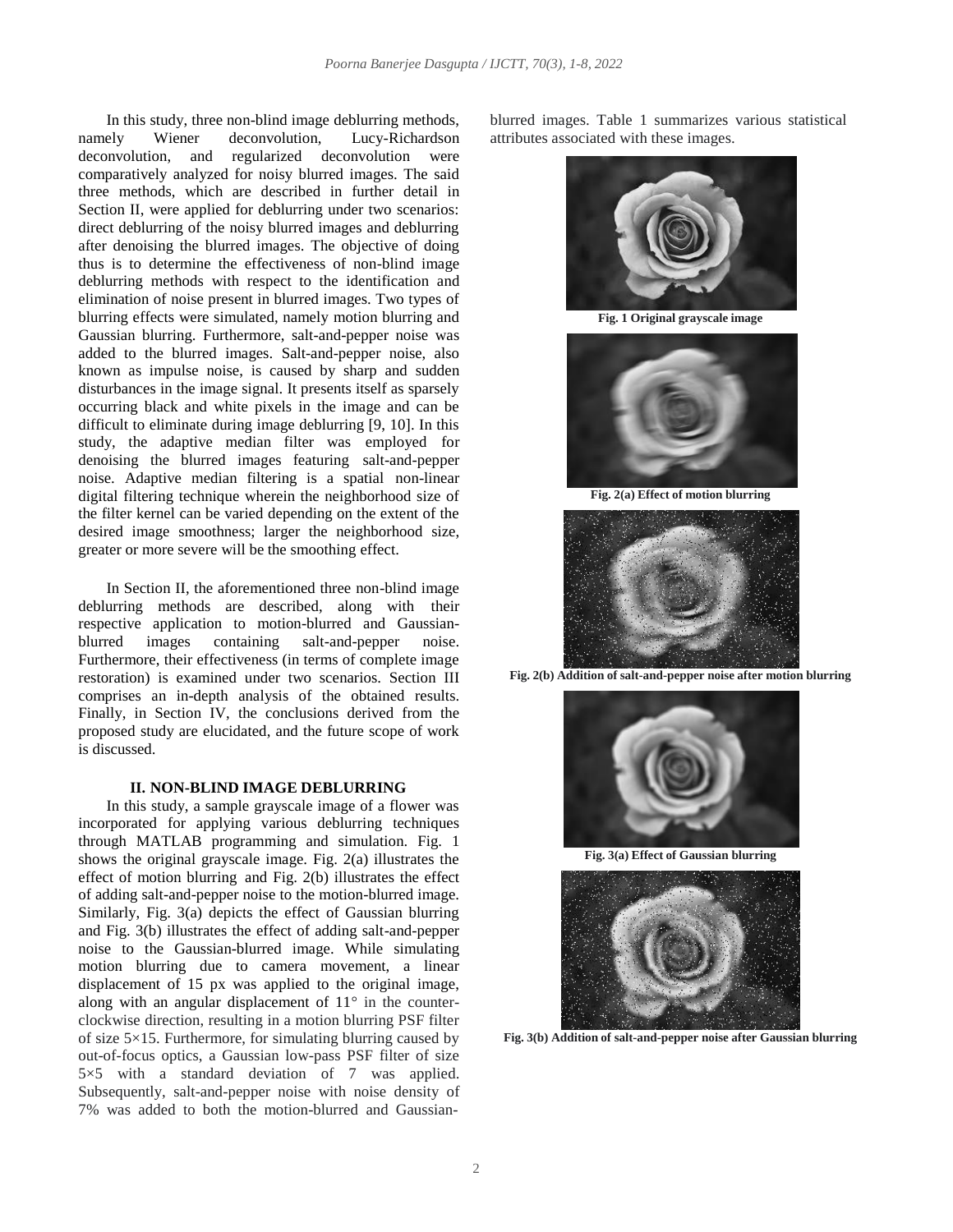|                                                             | able 1. Statistical attributes of original, blurred, and holsy images<br>Image Dimensions: 183×275                                     |  |
|-------------------------------------------------------------|----------------------------------------------------------------------------------------------------------------------------------------|--|
| <b>Original Image</b><br>(Fig. 1)                           | Mean Value ( $\mu$ ): 79.5248                                                                                                          |  |
|                                                             | Standard Deviation $(\sigma)$ :<br>62.0037                                                                                             |  |
|                                                             | Signal-to-noise Ratio ( $\mu/\sigma$ ):<br>1.2826                                                                                      |  |
|                                                             | Linear displacement of 15 px<br>angular displacement<br>and<br>оf<br>$11^{\circ}$<br>counter-clockwise<br>in<br>direction was applied. |  |
| <b>Motion-</b>                                              | Image Dimensions: 183×275                                                                                                              |  |
| <b>Blurred Image</b>                                        | Mean Value ( $\mu$ ): 79.5397                                                                                                          |  |
| (Fig. 2(a))                                                 | Standard Deviation $(\sigma)$ :<br>55.6381                                                                                             |  |
|                                                             | Signal-to-noise Ratio $(\mu/\sigma)$ :<br>1.4296                                                                                       |  |
| <b>Noisy Motion-</b><br><b>Blurred Image</b><br>(Fig. 2(b)) | Salt-and-pepper noise with 7%<br>noise density was added.                                                                              |  |
|                                                             | Image Dimensions: $183\times275$                                                                                                       |  |
|                                                             | Mean Value ( $\mu$ ): 82.8611                                                                                                          |  |
|                                                             | Standard Deviation $(\sigma)$ :<br>64.7236                                                                                             |  |
|                                                             | Signal-to-noise Ratio $(\mu/\sigma)$ :<br>1.2802                                                                                       |  |
|                                                             | A Gaussian low-pass filter of<br>$5\times 5$ with a<br>standard<br>size<br>deviation of 7 was applied.                                 |  |
| Gaussian-                                                   | Image Dimensions: $183\times275$                                                                                                       |  |
| <b>Blurred Image</b>                                        | Mean Value ( $\mu$ ): 79.2691                                                                                                          |  |
| (Fig. 3(a))                                                 | Standard Deviation $(\sigma)$ :<br>57.7991                                                                                             |  |
|                                                             | Signal-to-noise Ratio ( $\mu/\sigma$ ):<br>1.3715                                                                                      |  |
| <b>Noisy</b>                                                | Salt-and-pepper noise with 7%<br>noise density was added.                                                                              |  |
|                                                             | Image Dimensions: 183×275                                                                                                              |  |
| Gaussian-                                                   | Mean Value ( $\mu$ ): 82.9601                                                                                                          |  |
| <b>Blurred Image</b><br>(Fig. 3(b))                         | Standard Deviation $(\sigma)$ :<br>66.8557                                                                                             |  |
|                                                             | Signal-to-noise Ratio $(\mu/\sigma)$ :                                                                                                 |  |

**Table 1. Statistical attributes of original, blurred, and noisy images** As described earlier, to analyze the said three non-blind

image deblurring methods, each method was applied to both the noisy and the denoised versions of the blurred images. Furthermore, to eliminate the added salt-and-pepper noise from the blurred images, the adaptive median filter was incorporated, whose kernel size was varied between 3×3 to 5×5. Fig. 4(a) and 4(b) depict the denoised motion-blurred and Gaussian-blurred images after the application of the adaptive median filter, respectively. To indicate how effectively the adaptive median filter can eliminate salt-andpepper noise, Table 2 summarizes the statistical attributes of the denoised images in comparison with that of the corresponding noise-free blurred images, where the root mean squared error (RMSE) values represent the mean difference between the pixel intensity values of the images.



**Fig. 4(a) Denoised motion-blurred image**



**Fig. 4(b) Denoised Gaussian-blurred image**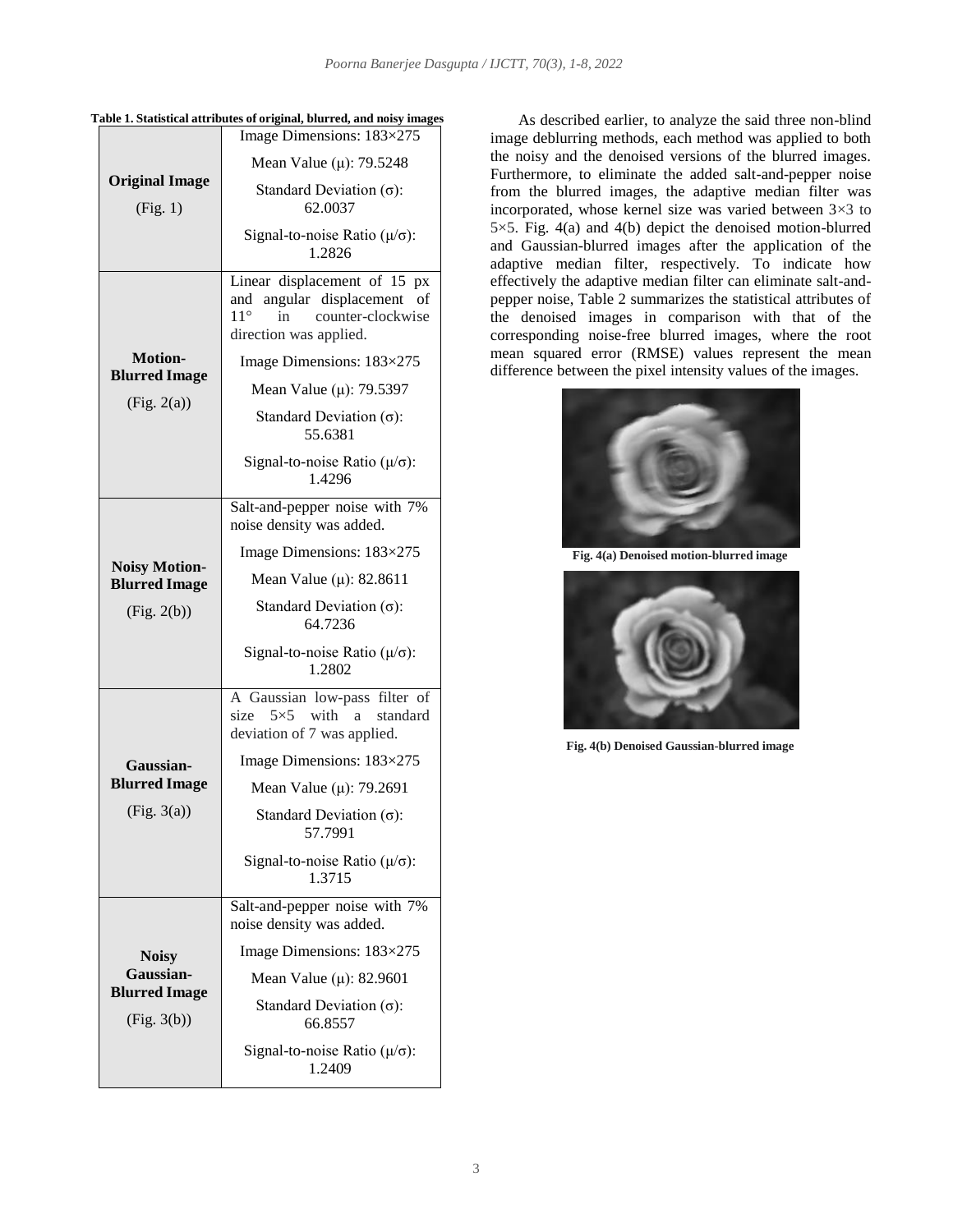|                                  | <b>Noise-Free</b><br><b>Blurred Image</b>           | <b>Denoised</b><br><b>Blurred Image</b>             |  |
|----------------------------------|-----------------------------------------------------|-----------------------------------------------------|--|
|                                  | Image<br>Dimensions:<br>$183 \times 275$            | Image<br>Dimensions:<br>$183 \times 275$            |  |
|                                  | Mean Value $(\mu)$ :                                | Mean Value $(\mu)$ :                                |  |
|                                  | 79.5397                                             | 79.5264                                             |  |
| <b>Motion</b><br><b>Blurring</b> | Standard<br>Deviation $(\sigma)$ :<br>55.6381       | Standard<br>Deviation $(\sigma)$ :<br>55.5289       |  |
|                                  | Signal-to-noise<br>Ratio $(\mu/\sigma)$ :<br>1.4296 | Signal-to-noise<br>Ratio $(\mu/\sigma)$ :<br>1.4321 |  |
|                                  | <b>Root Mean Squared Error (RMSE)</b><br>$= 1.9863$ |                                                     |  |
|                                  | Image<br>Dimensions:<br>183×275                     | Image<br>Dimensions:<br>183×275                     |  |
|                                  | Mean Value $(\mu)$ :                                | Mean Value $(\mu)$ :                                |  |
|                                  | 79.2691                                             | 79.3717                                             |  |
| Gaussian<br><b>Blurring</b>      | Standard<br>Deviation $(\sigma)$ :<br>57.7991       | Standard<br>Deviation $(\sigma)$ :<br>57.8279       |  |
|                                  | Signal-to-noise<br>Ratio $(\mu/\sigma)$ :<br>1.3715 | Signal-to-noise<br>Ratio $(\mu/\sigma)$ :<br>1.3725 |  |
|                                  | <b>Root Mean Squared Error (RMSE)</b><br>$= 1.8751$ |                                                     |  |

**Table 2. Statistical attributes of blurred and denoised images**

#### *A. Wiener Deconvolution*

Wiener deconvolution (named after the mathematician and philosopher Norbert Wiener) is a classic non-blind image deblurring method [11]. Wiener deconvolution can be employed for producing an estimate or approximation of the desired original image through linear time-invariant filtering of the observed noisy blurred image, given that the corresponding PSF and the additive noise are known to some extent. Wiener deconvolution is based on the minimization of the mean squared error between the estimated image and the original image.

In this study, to analyze the effectiveness of Wiener deconvolution in terms of image deblurring of noisy blurred images, Wiener deconvolution was applied under two scenarios. In the first case, Wiener deconvolution was directly applied to the noisy motion-blurred image (i.e., Fig. 2(b)) and the noisy Gaussian-blurred image (i.e., Fig. 3(b)).

In the second case, Wiener deconvolution was applied to the denoised motion-blurred image (i.e., Fig. 4(a)) and the denoised Gaussian-blurred image (i.e., Fig. 4(b)). Fig. 5(a) and 5(b) depict the output images after direct application of Wiener deconvolution to the noisy motion-blurred image and noisy Gaussian-blurred image, respectively. Fig. 5(c) and 5(d) indicate the output images after applying Wiener deconvolution to the denoised motion-blurred and Gaussianblurred images, respectively. Furthermore, Table 3 lists the statistical attributes associated with the output images of Wiener deconvolution.



**Fig. 5(a) Wiener deconvolution applied to noisy motion-blurred image**



**Fig. 5(b) Wiener deconvolution applied to noisy Gaussian-blurred image**



**Fig. 5(c) Wiener deconvolution applied to denoised motion-blurred image**



**Fig. 5(d) Wiener deconvolution applied to denoised Gaussian-blurred image**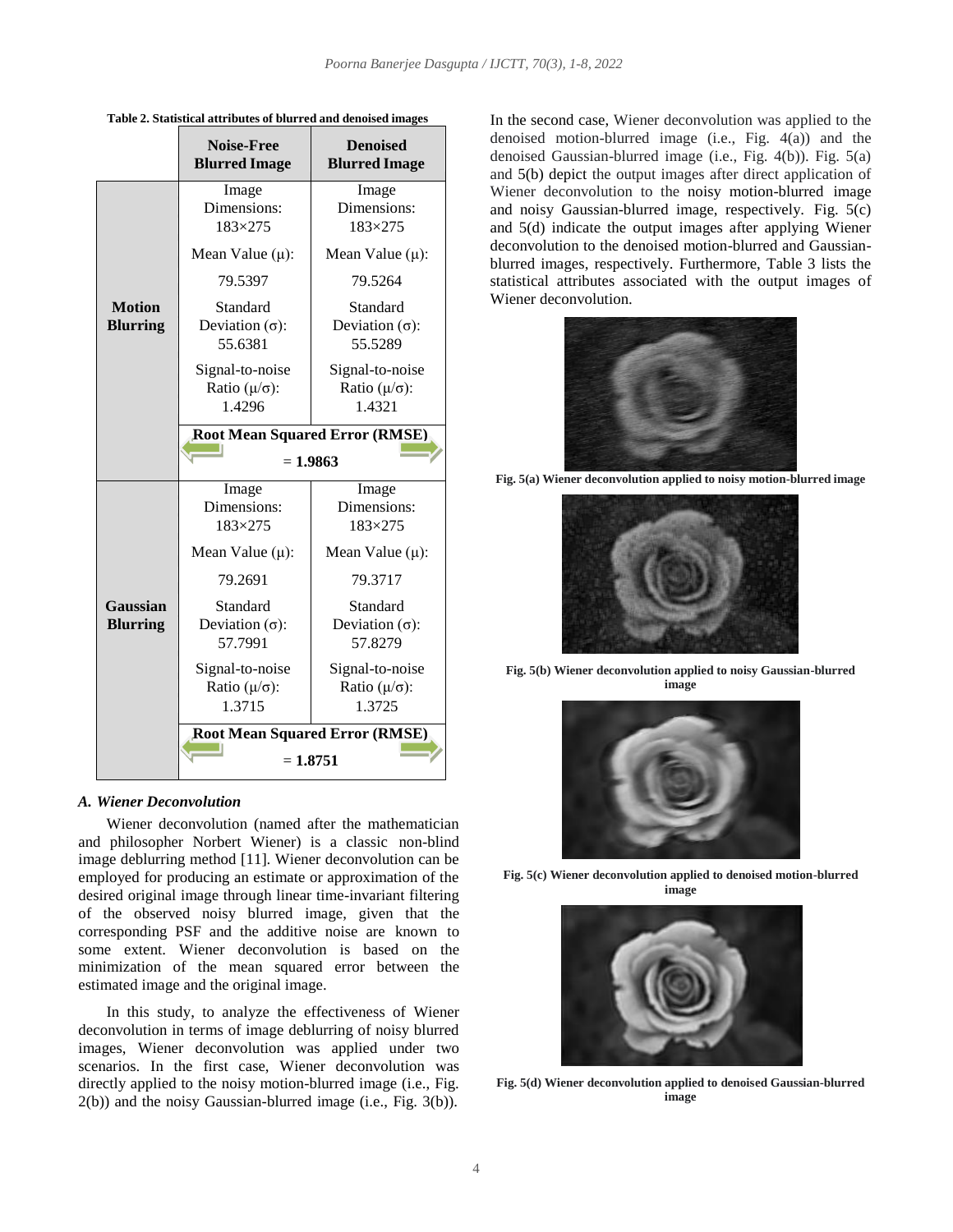|             | Image<br><b>Dimensions</b> | <b>Mean</b><br>Value<br>$(\mu)$ | <b>Standard</b><br><b>Deviation</b><br>$(\sigma)$ | Signal-<br>$to-$<br>noise<br>Ratio<br>$(\mu/\sigma)$ |
|-------------|----------------------------|---------------------------------|---------------------------------------------------|------------------------------------------------------|
| Fig. $5(a)$ | $183\times275$             | 54.7351                         | 35.8125                                           | 1.5284                                               |
| Fig. $5(b)$ | $183\times275$             | 54.8173                         | 37.2535                                           | 1.4715                                               |
| Fig. $5(c)$ | $183\times275$             | 72.2956                         | 52.3488                                           | 1.3811                                               |
| Fig. $5(d)$ | $183\times275$             | 72.2666                         | 54.2785                                           | 1.3314                                               |

**Table 3. Statistical attributes of output images of Wiener deconvolution**

### *B. Lucy-Richardson Deconvolution*

Lucy-Richardson deconvolution is an iterative procedure for recovering an underlying image that has been blurred by a known PSF (along with known additive noise). It was named after William Richardson and Leon Lucy [12, 13]. The algorithm of Lucy-Richardson deconvolution maximizes the likelihood that the blurred image when convolved with the PSF, is an instance of the original image under Poisson statistics. However, noise amplification is a common issue associated with maximum likelihood methods that attempt to fit data as closely as possible. After several iterations, the restored image may have a speckled appearance, which is caused by fitting the noise present in the image too closely. The ringing effect may also appear.

In this study, to examine the effectiveness of Lucy-Richardson deconvolution in terms of image restoration (deblurring and denoising), Lucy-Richardson deconvolution was applied under two scenarios. In the first case, Lucy-Richardson deconvolution was directly applied to the noisy motion-blurred image (i.e., Fig. 2(b)) and the noisy Gaussian-blurred image (i.e., Fig. 3(b)). In the second case, Lucy-Richardson deconvolution was applied to the denoised motion-blurred image (i.e., Fig. 4(a)) and the denoised Gaussian-blurred image (i.e., Fig. 4(b)). Fig. 6(a) and 6(b) depict the output images after direct application of Lucy-Richardson deconvolution to the noisy motion-blurred image and noisy Gaussian-blurred image, respectively. Fig. 6(c) and 6(d) indicate the output images after applying Lucy-Richardson deconvolution to the denoised motion-blurred and Gaussian-blurred images, respectively.



**Fig. 6(a) Lucy-Richardson deconvolution applied to noisy motionblurred image**



**Fig. 6(b) Lucy-Richardson deconvolution applied to noisy Gaussianblurred image**



**Fig. 6(c) Lucy-Richardson deconvolution applied to denoised motionblurred image**



**Fig. 6(d) Lucy-Richardson deconvolution applied to denoised Gaussianblurred image**

Table 4 lists the statistical attributes associated with the output images of Lucy-Richardson deconvolution. It should be noted that while applying Lucy-Richardson deconvolution directly to the noisy blurred images, the best results were obtained after fifteen iterations. However, while applying Lucy-Richardson deconvolution to the denoised blurred images, the best results were obtained after ten iterations. The same has been indicated in Table 4.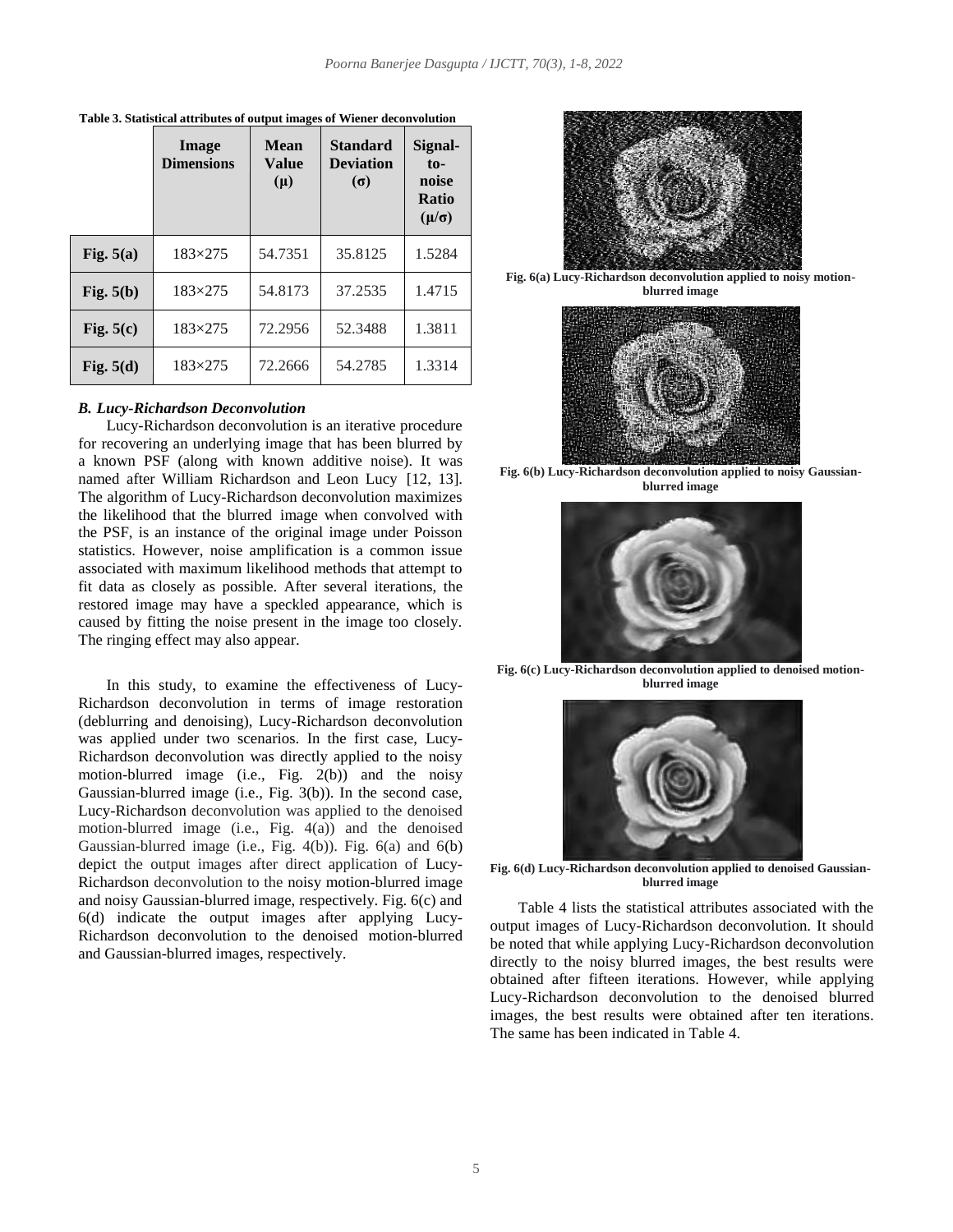|                                                | Image<br><b>Dimensions</b> | <b>Mean</b><br><b>Value</b><br>$(\mu)$ | <b>Standard</b><br><b>Deviation</b><br>$(\sigma)$ | Signal-<br>$to$ -<br>noise<br>Ratio<br>$(\mu/\sigma)$ |
|------------------------------------------------|----------------------------|----------------------------------------|---------------------------------------------------|-------------------------------------------------------|
| Fig. $6(a)$<br>(No. of<br>iterations<br>$= 15$ | 183×275                    | 74.3681                                | 83.3266                                           | 0.8925                                                |
| Fig. $6(b)$<br>(No. of<br>iterations<br>$= 15$ | $183\times275$             | 74.0429                                | 84.2178                                           | 0.8792                                                |
| Fig. $6(c)$<br>(No. of<br>iterations<br>$= 10$ | $183\times275$             | 79.5036                                | 59.4781                                           | 1.3367                                                |
| Fig. $6(d)$<br>(No. of<br>iterations<br>$= 10$ | 183×275                    | 79.5258                                | 60.8151                                           | 1.3077                                                |

**Table 4. Statistical attributes of output images of Lucy-Richardson deconvolution**

#### *C. Regularized Deconvolution*

As mentioned earlier in Section I, the process of image deblurring via deconvolution for obtaining the original image from the noisy blurred image is an ill-posed problem. To eliminate implausible solutions and to help the iterative deconvolution process converge, regularization is often required. Regularization can help in reducing ringing and noise amplification, which are often caused during iterative deconvolution. Regularization can be conducted in several ways, ranging from the incorporation of image priors to using weighting factors corresponding to image smoothness constraints [14–16]. Furthermore, regularized deconvolution can be helpful when limited information is known about the additive noise and corresponding PSF.

In this study, to conduct regularized deconvolution, the concepts of Lagrange multipliers and Laplacian regularization operator were incorporated. Since the objective of the deblurring process is to find the optimal or closest approximation of the original image from the blurred image, the method of Lagrange multipliers can serve as a strategy for finding the local maxima and minima of the blurring PSF when subject to image smoothness constraints [17]. In general, to find the maximum or minimum of a function  $f(x)$  subjected to the equality constraint  $g(x)=0$ , the

Lagrangian function (*L*) can be defined as follows [18]:

$$
L(x, \lambda) = f(x) - \lambda g(x)
$$

Here, *λ* represents the Lagrange multiplier. Furthermore, Laplacian regularization, which is based on the finitedifference approximation of the Laplacian operator, can be helpful in constraining the least squares optimization associated with image deblurring [19, 20].

To analyze the effectiveness of regularized deconvolution, it was applied under two scenarios. In the first case, regularized deconvolution was directly applied to the noisy motion-blurred image (i.e., Fig.  $2(b)$ ) and the noisy Gaussian-blurred image (i.e., Fig. 3(b)). In the second case, regularized deconvolution was applied to the denoised motion-blurred image (i.e., Fig.  $4(a)$ ) and the denoised Gaussian-blurred image (i.e., Fig. 4(b)). Fig. 7(a) and 7(b) depict the output images after direct application of regularized deconvolution to the noisy motion-blurred image and noisy Gaussian-blurred image, respectively. Fig. 7(c) and 7(d) indicate the output images after applying regularized deconvolution to the denoised motion-blurred and Gaussianblurred images, respectively. Furthermore, Table 5 lists the statistical attributes associated with the output images of regularized deconvolution, wherein the estimated Lagrange multiplier value (*λ*) corresponding to each image has also been specified. While implementing regularized deconvolution, the dimensions of the Laplacian regularization operator kernel matched that of the nonsingleton dimensions of the corresponding PSF. Hence, in the case of motion blurring, the size of the Laplacian regularization operator kernel was  $5\times15$ , whereas its size was 5×5 in the case of Gaussian blurring. The same has been specified in Table 5 as well.



**Fig. 7(a) Regularized deconvolution applied to noisy motion-blurred image**



**Fig. 7(b) Regularized deconvolution applied to noisy Gaussian-blurred image**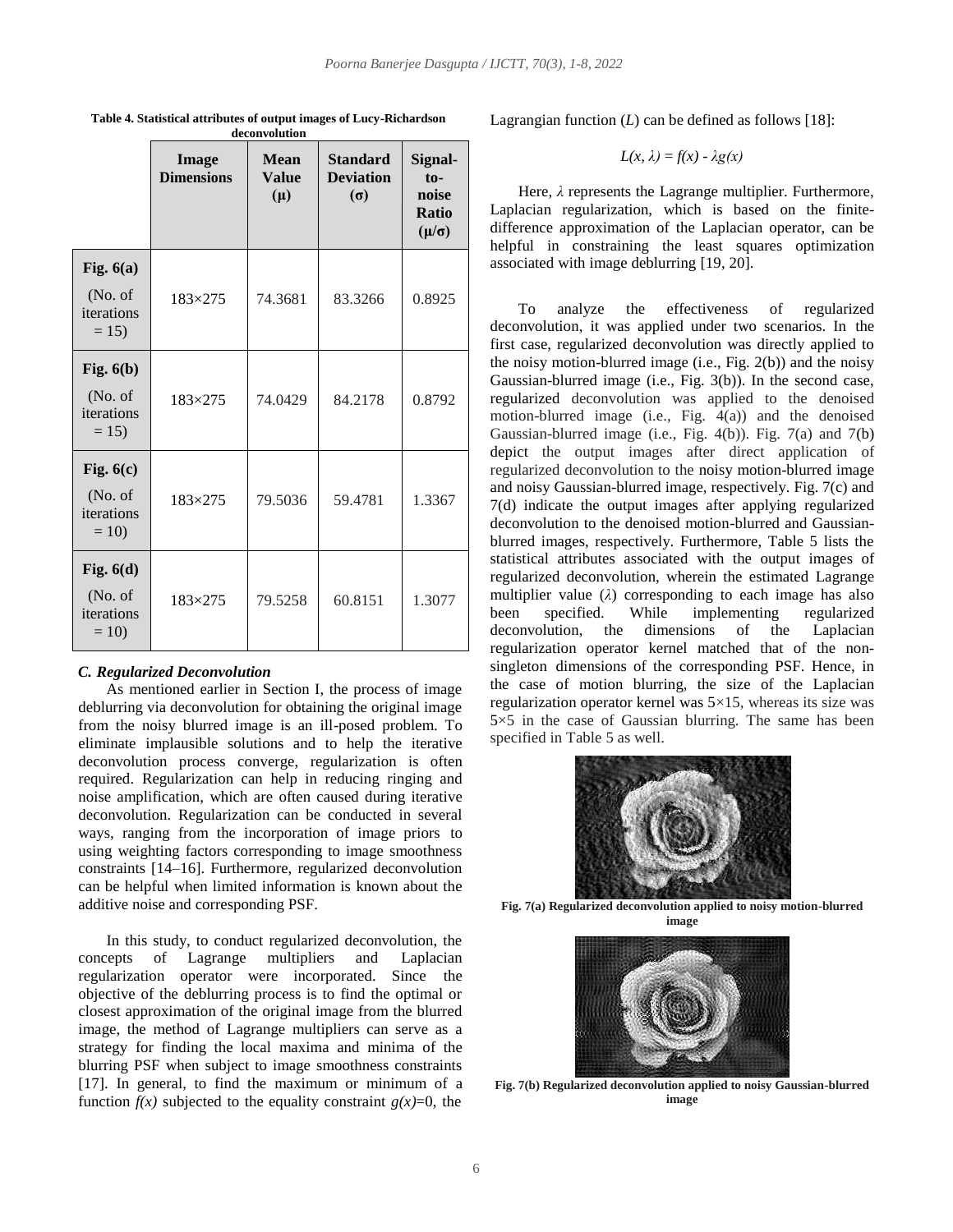

**Fig. 7(c) Regularized deconvolution applied to denoised motion-blurred**



**Fig. 7(d) Regularized deconvolution applied to denoised Gaussianblurred image**

| deconvolution                                                                        |                |              |                |                |
|--------------------------------------------------------------------------------------|----------------|--------------|----------------|----------------|
|                                                                                      | Fig.<br>7(a)   | Fig.<br>7(b) | Fig.<br>7(c)   | Fig.<br>7(d)   |
| Image<br><b>Dimensions</b>                                                           | $183\times275$ | 183×275      | $183\times275$ | $183\times275$ |
| Laplacian<br><b>Regularization</b><br>Operator<br><b>Kernel</b><br><b>Dimensions</b> | $5\times15$    | $5\times5$   | $5\times15$    | $5\times5$     |
| Lagrange<br>Multiplier $(\lambda)$                                                   | $2.56e-04$     | $1.44e-04$   | $3.49e - 0.5$  | 3.28e-05       |
| <b>Mean Value</b><br>$(\mu)$                                                         | 83.3865        | 82.8682      | 79.6606        | 79.2255        |
| <b>Standard</b><br>Deviation $(\sigma)$                                              | 60.4309        | 60.3491      | 65.8695        | 63.4596        |
| Signal-to-<br>noise Ratio<br>$(\mu/\sigma)$                                          | 1.3799         | 1.3731       | 1.2094         | 1.2484         |

| Table 5. Statistical attributes of output images of regularized |  |
|-----------------------------------------------------------------|--|
| deconvolution                                                   |  |

## **III. RESULT ANALYSIS**

 It can be observed from Fig. 4(a), 4(b), and Table 2 that the denoising of the motion-blurred and Gaussian-blurred images was effectively conducted by employing the adaptive median filter. Based on the results listed in Table 2, it is observed that the values of the statistical attributes (image mean pixel value, standard deviation, and signal-to-noise ratio) of the denoised images are very close to the corresponding values of the noise-free blurred image counterparts (i.e., Fig. 2(a) and 3(a)). This observation is further supported by the low RMSE values

of difference in pixel intensity values between the denoised and noise-free blurred images, as is listed in Table 2.

- *Wiener deconvolution*: It is observed that the images obtained by direct application of Wiener deconvolution  $(i.e., Fig. 5(a) and 5(b))$  are visibly darker than the original grayscale image (Fig. 1), as is indicated by significantly lower mean pixel intensity values listed in Table 3. Both Fig. 5(a) and Fig. 5(b) have a spotted appearance, indicating that the added salt-and-pepper noise could not be completely eliminated. On the other hand, the images (i.e., Fig.  $5(c)$  and  $5(d)$ ) obtained by applying Wiener deconvolution to the denoised blurred images do not have a spotted appearance. However, these images appear to be partially blurred and exhibit the ringing effect near the flower's petal boundaries, which can be prominently noticed in Fig. 5(c) compared to Fig. 5(d).
- *Lucy-Richardson deconvolution*: It is observed that the images obtained by direct application of Lucy-Richardson deconvolution (i.e., Fig. 6(a) and 6(b)) have a speckled appearance, which is caused by fitting the noise present in the images very closely. The images obtained (i.e., Fig.  $6(c)$  and  $6(d)$ ) by applying Lucy-Richardson deconvolution to the denoised blurred images do not have a speckled appearance, but they exhibit the ringing effect near the flower's petal boundaries, which can be seen more prominently in Fig. 6(c) as compared to Fig. 6(d). Furthermore, based on the results listed in Table 4, it is observed that fewer iterations are required for processing denoised blurred images (ten iterations) than for noisy blurred images (fifteen iterations).
- *Regularized deconvolution*: It is observed that the images obtained by direct application of regularized deconvolution (i.e., Fig.  $7(a)$  and  $7(b)$ ) have repetitive white artifacts throughout both the images that were not present in the original grayscale image, thereby causing higher mean pixel intensity values (as listed in Table 5). The images obtained (i.e., Fig.  $7(c)$  and  $7(d)$ ) by applying regularized deconvolution to the denoised blurred images do not feature such white artifacts. However, a prominent checkerboard pattern can be seen in Fig. 7(d), which is caused by pixel replication during deconvolution. Furthermore, based on the results listed in Table 5, it is observed that the estimated values of the Lagrange multiplier are lower while processing the denoised blurred images than those while processing the noisy blurred images, which implies smaller error or difference between the pixel intensity values of the original and denoised deblurred images.